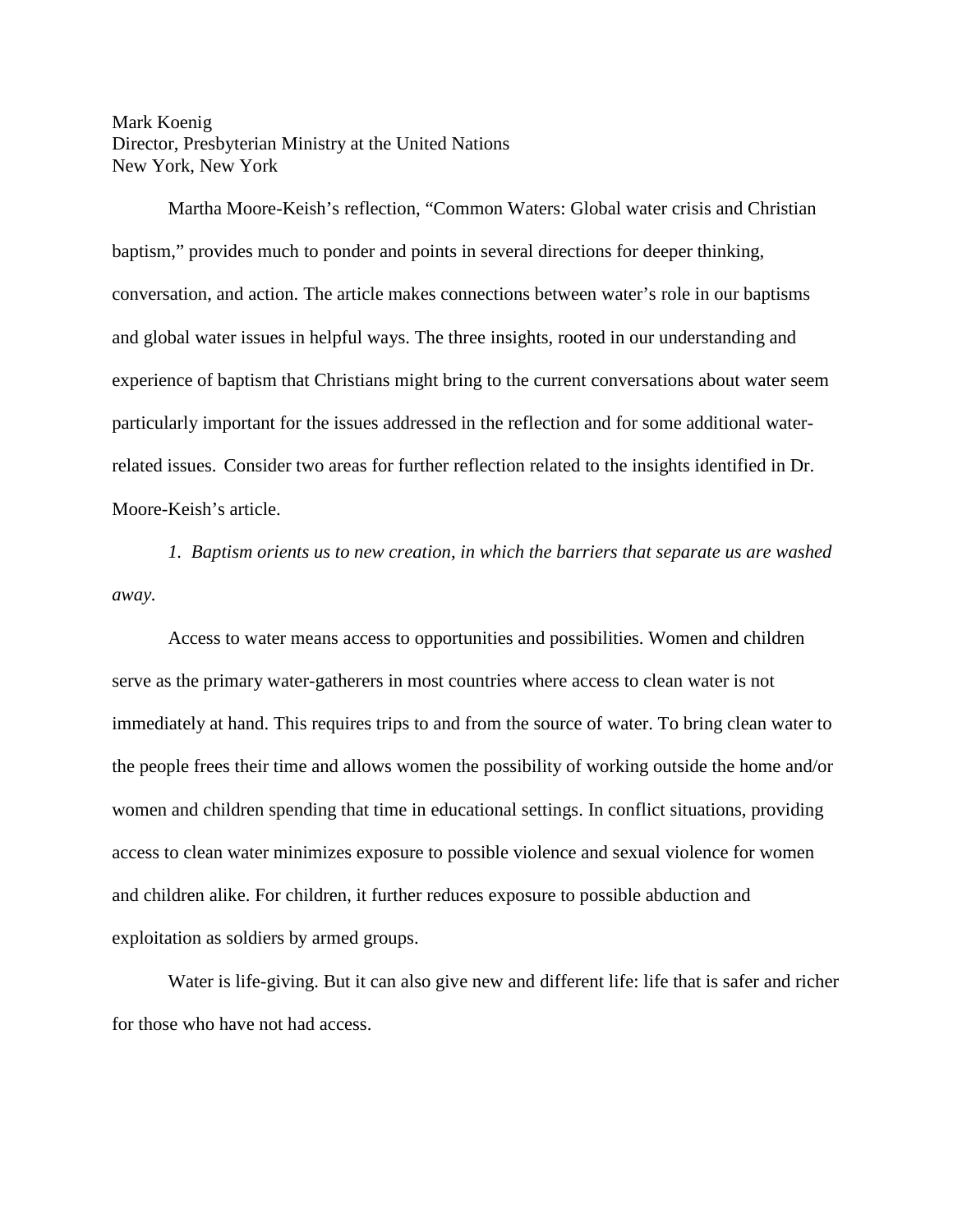*2. Baptism shows that that water is not ours but given to all, and orients us to the waters of creation, which are a gift of God.*

How does this insight and affirmation inform Christian participation in the conversations on the privatization of water?

We affirm that water is a gift from God, a gift to all. We also proclaim that the world and all creation is God's gift. Is there a difference between God's gift of water and God's gift of gold or other minerals and ores?

The life of the created order and the human creature depends on water in ways it does not depend on gold. Water is essential. Without water, life could not exist. That would seem to set it apart from other elements of creation, elements which enhance life but which are not as fundamentally necessary for life. Does that suggest that it should be viewed and treated differently?

Around the world, the answer seems to be mixed. A mixture of private, public, and public-private partnerships provide water to countries and communities around the world. Results seem mixed and other factors, such as level of corruption, play important roles in those results.

Still, we witness more and more multinational corporations taking control of public water resources and prioritizing profits for stockholders over the needs of the communities they serve. Water is traded, as are other commodities.<sup>[1](#page-1-0)</sup> Futures can be bought and sold. Some argue such trading will help conserve water.<sup>[2](#page-1-1)</sup> As governments and civil society look at how water will be provided, conversations--indeed, debate--on the privatization of water have begun in places from

<span id="page-1-0"></span><sup>1</sup> http://fortune.com/2014/06/25/water-futures-markets/

<span id="page-1-1"></span> $2$  http://www.waterfind.com.au/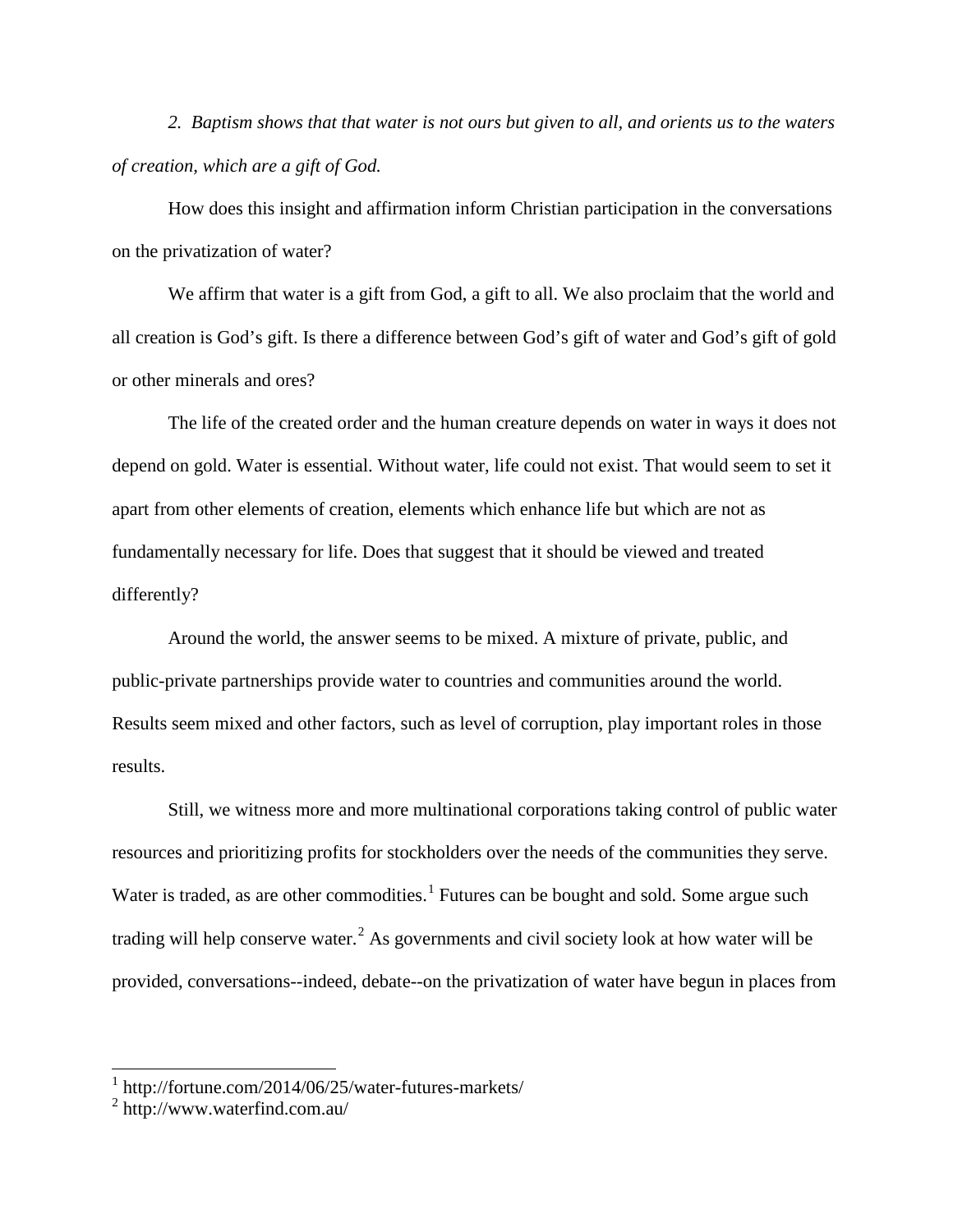Detroit<sup>[3](#page-2-0)</sup> to Lagos  $4$  and beyond. In our baptism, we affirm water as God's gift. How we will articulate that affirmation in these debates? What difference might it make?

The baptismal affirmation of water as God's gift appears to resonate in the identification of water as a human right. The first time this right was articulated in international law came in the Convention on the Rights of the Child (CRC). Adopted in 1989, and ratified by all UN member states except Somalia and the United Sates, $<sup>5</sup>$  $<sup>5</sup>$  $<sup>5</sup>$  the CRC addresses the spectrum of human</sup> rights established in other UN Conventions and Covenants. It looks at civil, political, economic, social and cultural rights from children's point of view. The CRC sets out the specific ways the international communities should ensure these fundamental human rights for children and young people. Article 24 of the Convention states that Parties "shall pursue full implementation of this right and, in particular, shall take appropriate measures: To combat disease and malnutrition including within the framework of primary health care, through *inter alia* the application of readily available technology and through the provision of adequate nutritious foods and clean drinking water, taking into consideration the dangers and risks of environmental pollution."<sup>[6](#page-2-3)</sup> Thus the CRC establishes that children have the right to life through the provision of basic needs including primary health care, food, and water.

In 2002, the United Nations Committee on Economic, Cultural and Social Rights issued a General Comment on the right to water.<sup>[7](#page-2-4)</sup> This comment addressed Articles 11 and 12 of the

<span id="page-2-0"></span><sup>3</sup> http://www.commondreams.org/views/2014/09/10/detroits-new-regional-water-authorityprelude-privatization

<span id="page-2-1"></span>http://www.theguardian.com/global-development/2015/jan/30/water-privatisation-worldwidefailure-lagos-world-bank

<span id="page-2-2"></span><sup>5</sup> https://treaties.un.org/Pages/ViewDetails.aspx?src=IND&mtdsg\_no=IV-

<sup>11&</sup>amp;chapter=4&lang=en

<span id="page-2-3"></span><sup>6</sup> http://www.ohchr.org/en/professionalinterest/pages/crc.aspx 7

<span id="page-2-4"></span>http://www.unhchr.ch/tbs/doc.nsf/0/a5458d1d1bbd713fc1256cc400389e94/\$FILE/G0340229.pdf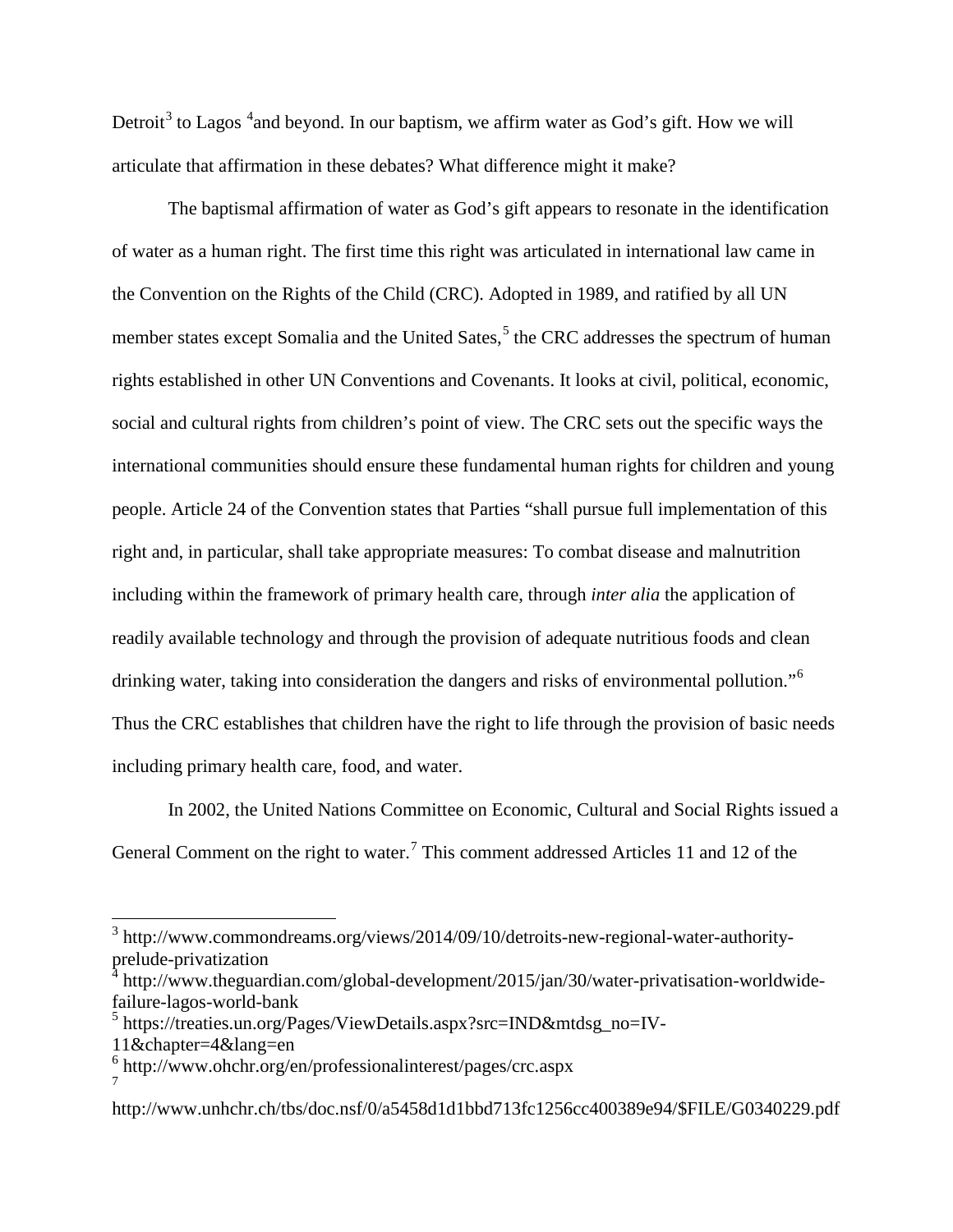International Covenant on Economic, Social and Cultural Rights and was signed by the United States but not ratified by some thirty UN member states, including the United States.<sup>[8](#page-3-0)</sup>

This Covenant affirms "the right of everyone to an adequate standard of living for himself [sic] and his [sic] family, including adequate food, clothing and housing."<sup>[9](#page-3-1)</sup> The 2002 General Comment moves beyond further, stating, "Water is a limited natural resource and a public good fundamental for life and health. The human right to water is indispensable for leading a life in human dignity. It is a prerequisite for the realization of other human rights."<sup>[10](#page-3-2)</sup> The comment also affirms that, "[t]he human right to water entitles everyone to sufficient, affordable, physically accessible, safe and acceptable water for personal and domestic uses."<sup>[11](#page-3-3)</sup>

The implication of this General Comment is that member states that have ratified the International Covenant on Economic, Social and Cultural Rights are required to "…take the necessary steps towards the progressive achievement of the right of everyone to an adequate standard of living, including access to water and sanitation."[12](#page-3-4) This imposes three types of obligations on states that are party to the Covenant: obligations to respect, obligations to protect and obligations to fulfill.<sup>[13](#page-3-5)</sup> These are standard types of obligation with regard to human rights.

On 28 July 2010, the United Nations General Assembly adopted Resolution 64/293 that recognized the human right to water and sanitation. The Resolution stated that clean drinking water and sanitation are essential to the realization of all human rights.<sup>[14](#page-3-6)</sup> The Resolution calls states and international organizations to help make real this right through providing financial

<span id="page-3-5"></span>

<span id="page-3-1"></span><span id="page-3-0"></span><sup>8</sup> http://www.ohchr.org/EN/ProfessionalInterest/Pages/CESCR.aspx <sup>9</sup> *Ibid.* 10

<span id="page-3-2"></span>http://www.unhchr.ch/tbs/doc.nsf/0/a5458d1d1bbd713fc1256cc400389e94/\$FILE/G0340229.pdf  $^{11}$ *Ibid.* 

<span id="page-3-4"></span><span id="page-3-3"></span><sup>12</sup> *Ibid.*

<span id="page-3-6"></span><sup>&</sup>lt;sup>14</sup> http://www.un.org/es/comun/docs/?symbol=A/RES/64/292&lang=E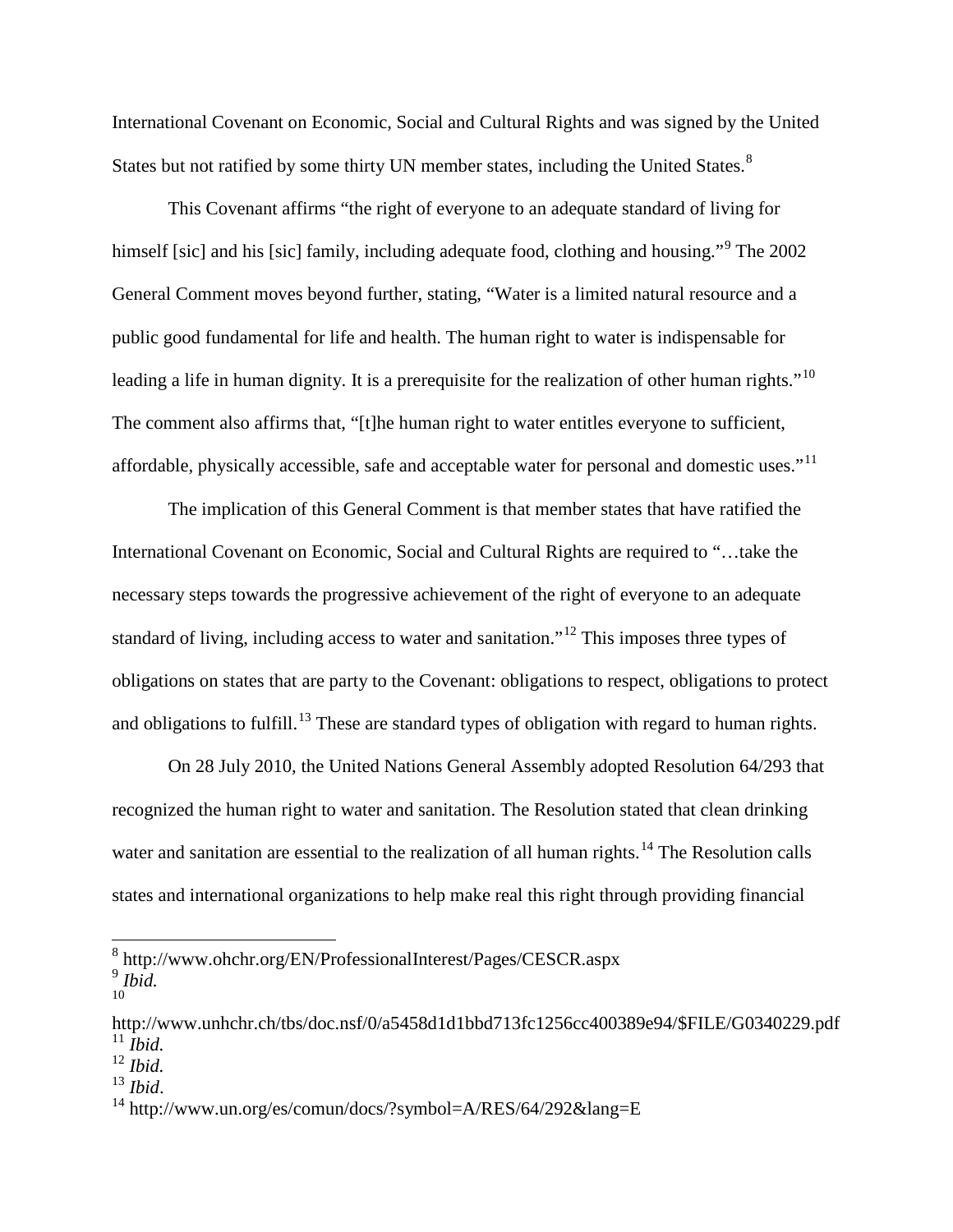resources and through helping with capacity-building and technology transfer to aid countries, in particular developing countries, as they to provide safe, clean, accessible and affordable drinking water and sanitation for all.<sup>[15](#page-4-0)</sup>

Of course passing resolutions and making comments is one thing; meeting the responsibilities under those resolutions and comments is another. Resolutions of the United Nations General Assembly are not binding under international law. They express the consensus of the member states and carry the moral weight of the world. But there is no mechanism to enforce them. Each state, group of states, and civil society bear the responsibility to live into the resolution.

The Convention on the Rights of the Child carries greater import. For states party to the CRC, it has the status of international law. As with any international treaty, the challenge lies in the implementation. The CRC, like all international treaties, contains provisions and mechanisms for state parties to report how they are fulfilling their responsibilities under the treaty. The CRC also creates a Committee on the Rights of the Child, for the "purpose of examining the progress made by States Parties in achieving the realization of the obligations undertaken" in the Convention.[16](#page-4-1) Again, how well this happens depends on the willingness of states to implement the CRC. Civil society can play a significant role in raising questions and pushing concerns about how well, or poorly, states are doing.

Recognizing the right to water as a human right means that states have obligations to respect, protect and fulfill this right for their citizens. How states do so is left to their discretion. When it comes to the right to water, that means states may provide water through public or private means or through public-private partnerships.

<span id="page-4-0"></span><sup>15</sup> http://www.un.org/waterforlifedecade/human\_right\_to\_water.shtml

<span id="page-4-1"></span><sup>16</sup> http://www.ohchr.org/en/professionalinterest/pages/crc.aspx